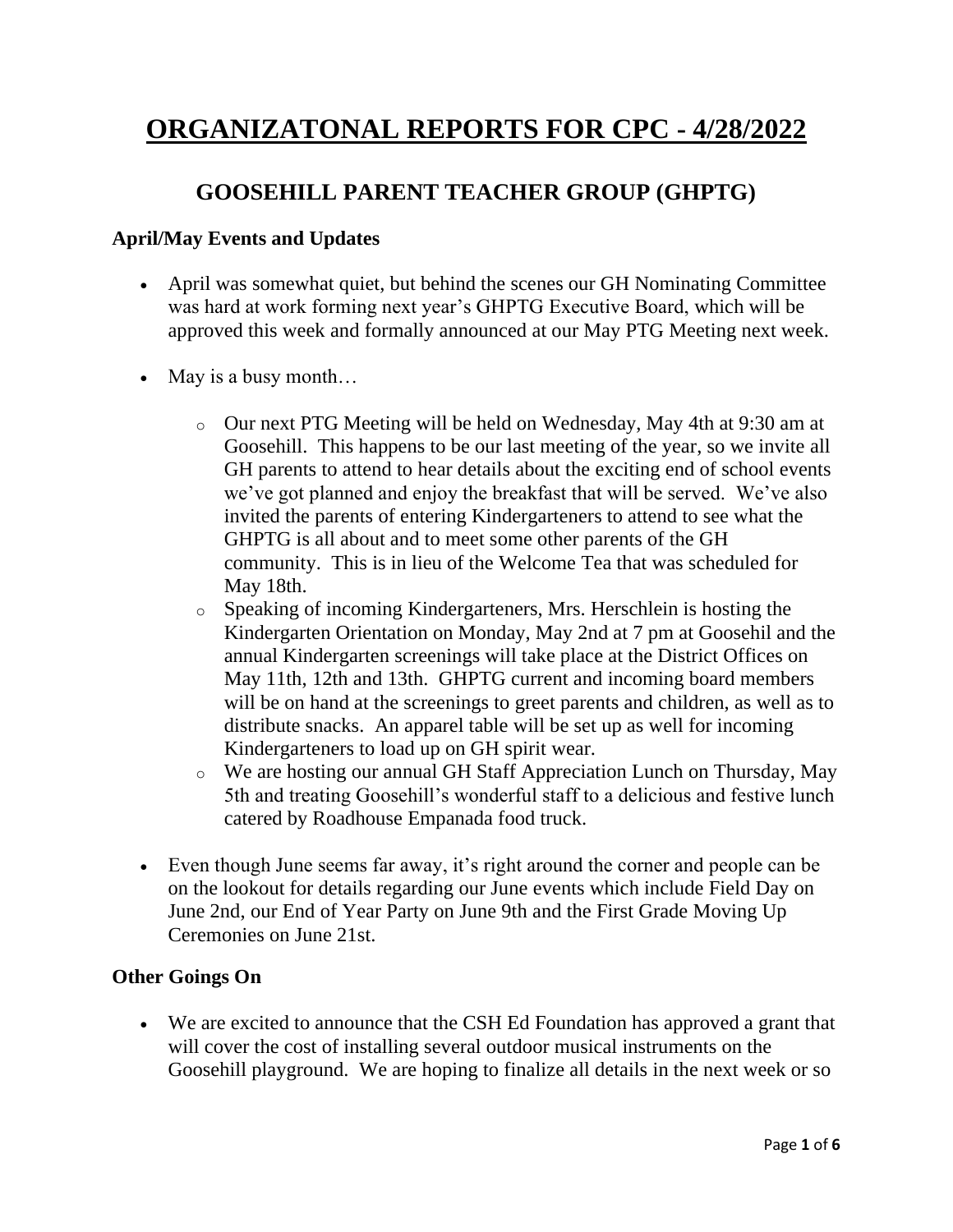and have the instruments installed before the end of the school year. Thank you to the Ed Foundation for supporting this playground enhancement!

• The Goosehill Yearbook link is active for parents to purchase their childrens' 21/22 yearbook, so please look for that in our Week Peeks to order.

### **LLOYD HARBOR SCHOOL PARENT TEACHER GROUP (LHSPTG)**

The PTG hosted Bingo night for the 4th graders on April 6. It was well attended, and the students had a great time. Bingo winners were able to choose from different gift cards from Carvel, Ralph's, Kilwin's, Ben & Jerry's, Krispy Mango.

The Cultural Arts Committee sponsored an in-person Earth Day assembly on April 26 for the 2nd graders. Students were happy to see an assembly in person. Cultural Arts has been working with Ms. Massimo and Ms. Sewell to bring back all these amazing assemblies that complement the curriculum with professional performances.

LHS has continued with their spirit days – if you didn't receive your child's HIKER tshirt, please let us know and we will send it home.

#### **Looking Ahead**

- LHS Staff appreciation luncheon has been moved from May  $3<sup>rd</sup>$  to May  $27<sup>th</sup>$ .
- The Book Fair will be in person May  $5<sup>th</sup>$  and  $6<sup>th</sup>$ . Information about ewallet has been sent on our Sunday Week Peek.
- The  $3<sup>rd</sup>$  Grade Talent Show is on May 18. Mr. Santangelo will be the director. Information has been sent via email.
- The  $28<sup>th</sup>$  Apple Fun Run is June  $5<sup>th</sup>$ . Registration link has been sent on our Sunday Week Peek, please register and consider being one of our sponsors your logo will be on the Fun Run t-shirt. The class with the most registrations will win a pizza party during the lunch period.
- $5<sup>th</sup>$  & 6<sup>th</sup> Musical The Beauty and the Beast will be on June 16 & 17 at the PAC.
- Executive Board for the 2022-23 school year. Positions open are President, Vice-president, two Fundraiser Co-Chairs and Communications. You can reach out to any board member or send your nomination form to Kristen Choi. The dateline to submit your nomination form is May 1<sup>st</sup> and the new slate will be announced on our next PTG meeting on May  $12<sup>th</sup>$ .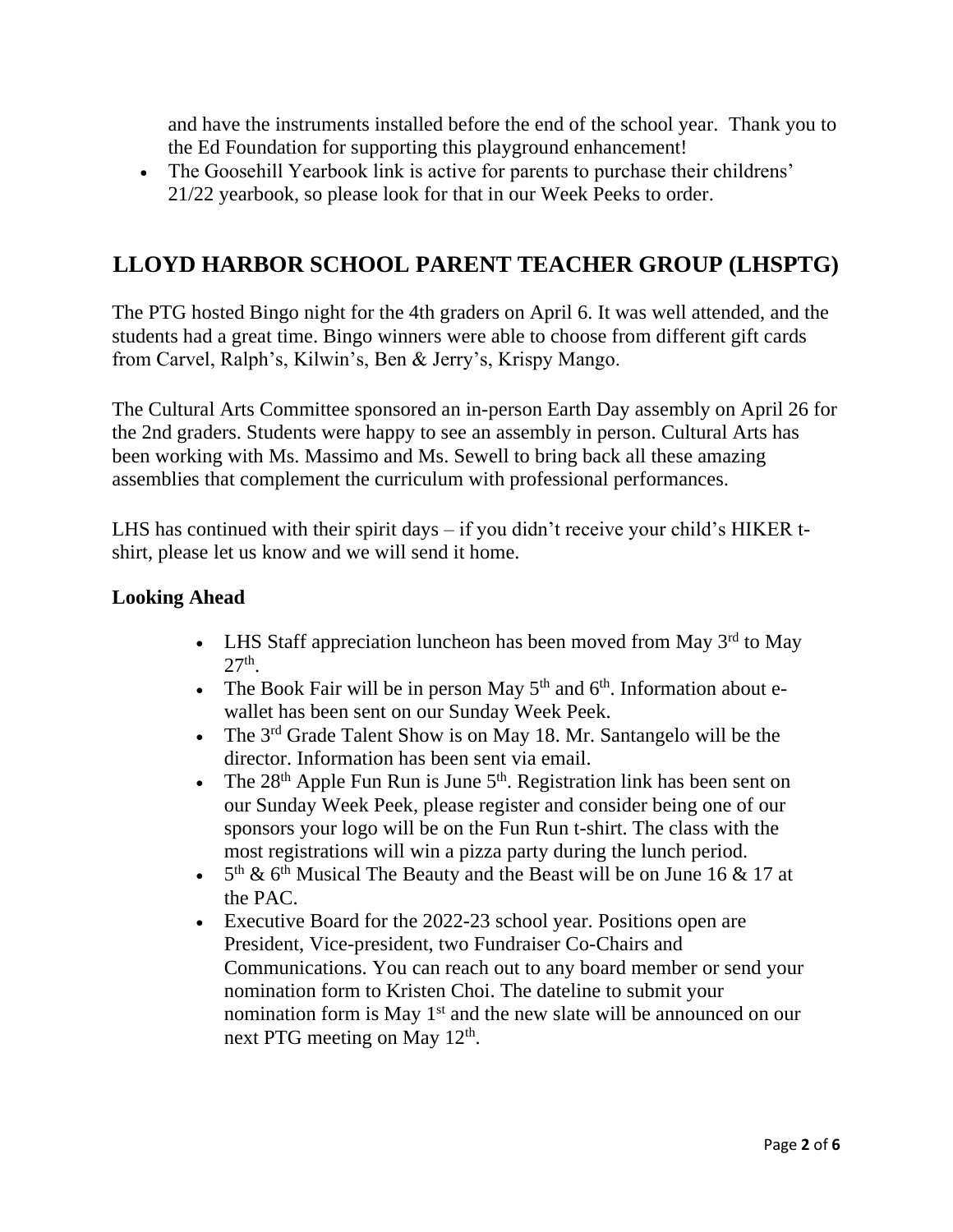### **WEST SIDE SCHOOL PARENT TEACHER GROUP (WSSPTG)**

- Talent Show- May 6th Chair: Jillian Milewski, Live on stage and in person at the PAC \*participation forms were sent home and code of conduct needed to be read and signed and returned with your participation form \*instead of ice cream social to follow we're looking into getting an ice cream truck
- West side Run May 15th Chair: Cat Bauer One of west sides largest fundraisers \*1 mile and a 5k \*this years run will honor former principal Ted Hilton \*our goal is to raise \$20,000 \*we've started to receive sponsorships and already we're up to \$5000. If you sponsor your band will be advertised on the board in the front circle of the school.
- Ellis Island Event- June 3rd (set up will be the night before) \*Current 5th and 6th graders missed out on this event due to the pandemic so we are making this event for the 4th, 5th, and 6th graders \*we are in desperate need of volunteers to help put this event on Chair: Heather Morante Young and Megan James
- 6th grade ceremony June 22nd Chair us Alexis Whelan and Claudio Marino. We will be opening up the ceremony to siblings if parents choose to take them out of school for the ceremony
- 6th grade moving up/party June 22nd, 12-3pm party to follow the ceremony at Crest Hollow Chair: Barbara Callaghan Planning is in full swing. We are looking for sponsors from our 6th grade parents/families to fund our entertainment budget for the event. We want to make this a magical, memorable evening for these kids to close out their time here at west side.
- 6th grade get togethers- Ducks game May 13th, joined with Lloyd harbor. Looking into an evening beach party for our west Siders in June.
- Yearbook- chair Edra Tepper. 6th grade focused yearbook. You should have submitted your 6th graders baby picture and any 6th grade look back photos by this past Friday April 11th. We are looking into the online ordering which will be going out in the next week or so
- Shrek the West Side Musical- Chair Jillian Milewski. Rehearsals started this past week and we're in full swing. Hope you can come out and support these amazing kids and applaud all their hard work. It will be May 20th and  $21st$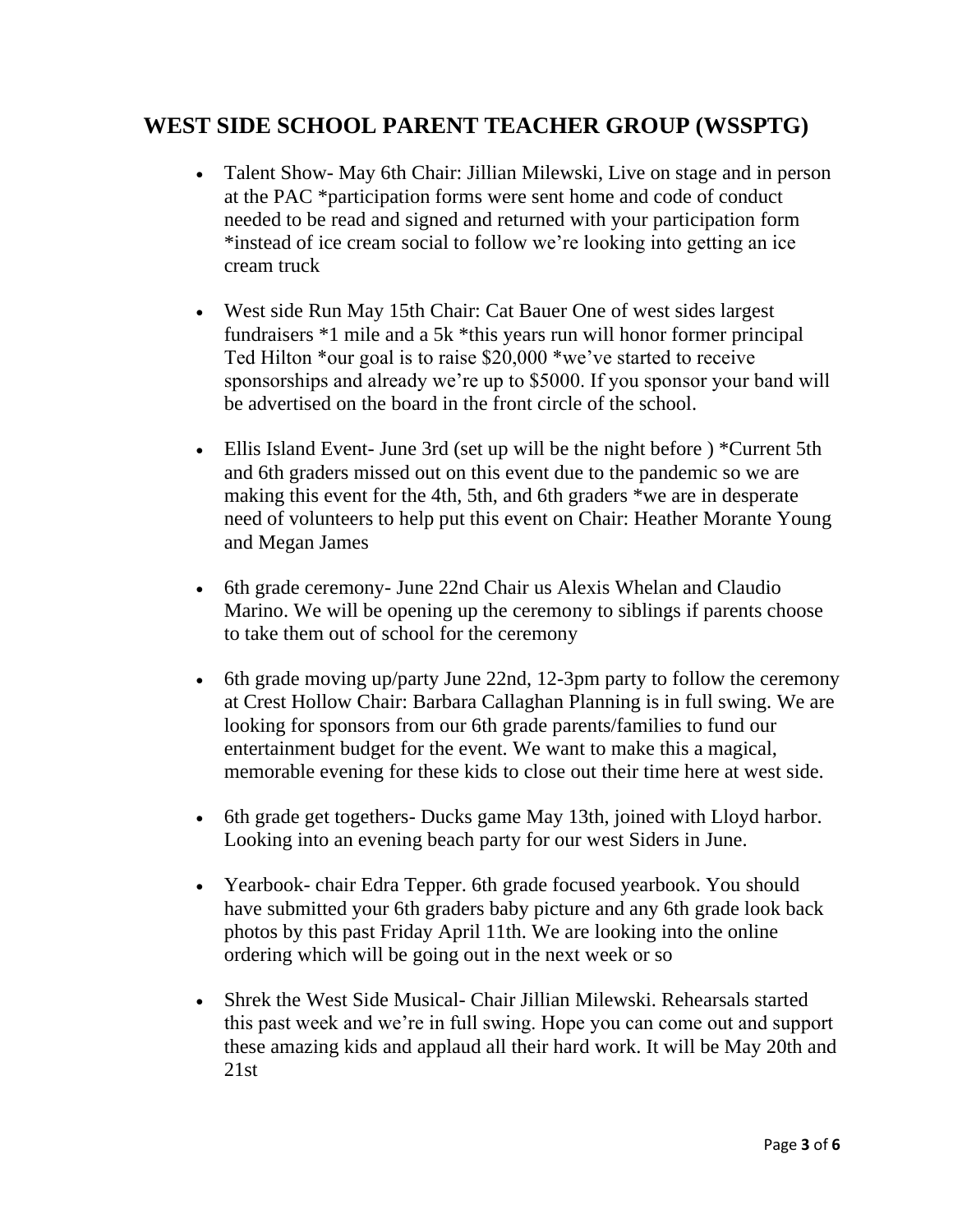#### **Friendly Reminders**

- West Side Staff appreciation luncheon is May 17th (date change)
- Our next PTG meeting/thank you breakfast is Monday May 9th

### **CSH JR/SR HIGH SCHOOL PARENT TEACHER GROUP (CSHPTG)**

On April 13 we held our 20th Literary Luncheon at the Huntington Crescent Club. This year's speaker was Christina Baker Kline, and she discussed her most recent book, The Exiles. The event was attended by district administration, students, staff, and community members from all over the district. It was a wonderful event and we raised a record amount of money that will go to fund the Cultural Arts Programs as well as events and programs at the Jr/Sr High School. Again, we would like to thank our amazing committee chairs Sandra Reilly and Caroline Tsekerides, for putting together a truly incredible event.

The 2022-2023 Nominating Committee has completed their search for volunteers for next year's CSH PTG Executive Board. We are pleased to present our proposed slate for next year:

President: Lisa Smith Committees Chair: Deserie Saunders Membership Chair: Lisa Lesser Communications Chair: Nicole Prizzi Secretary: Jill Einhorn Treasurer: Anne Steels

We will be voting on this slate at our final meeting on May 10, 2022.

Our Staff Appreciation Luncheon will be rescheduled from May 4 to later in May (date TBD). However we will still be celebrating Teacher Appreciation Day on May 3 with Bagels and coffee for the staff.

The CSH PTG will be helping to sponsoring International Night at the Jr/Sr High School on May 31. This event is fan-favorite as the International Club students showcase their cultural heritage through food, an activity, or a musical performance. The entire community is welcomed and encouraged to attend this event. Everyone is super excited that International Night is back, and the CSH PTG is thrilled to be a part of it.

The CSH PTG will also be providing funding for the Drama Club's upcoming field trip to City Center in NYC for a workshop and performance of "Into the Woods".

The CSH PTG is working with the junior high school administration on a few end of year activities. These include a Unity Event with the incoming 6th graders from the elementary schools and the current 7th graders, and a graduation event for our graduating 8th graders.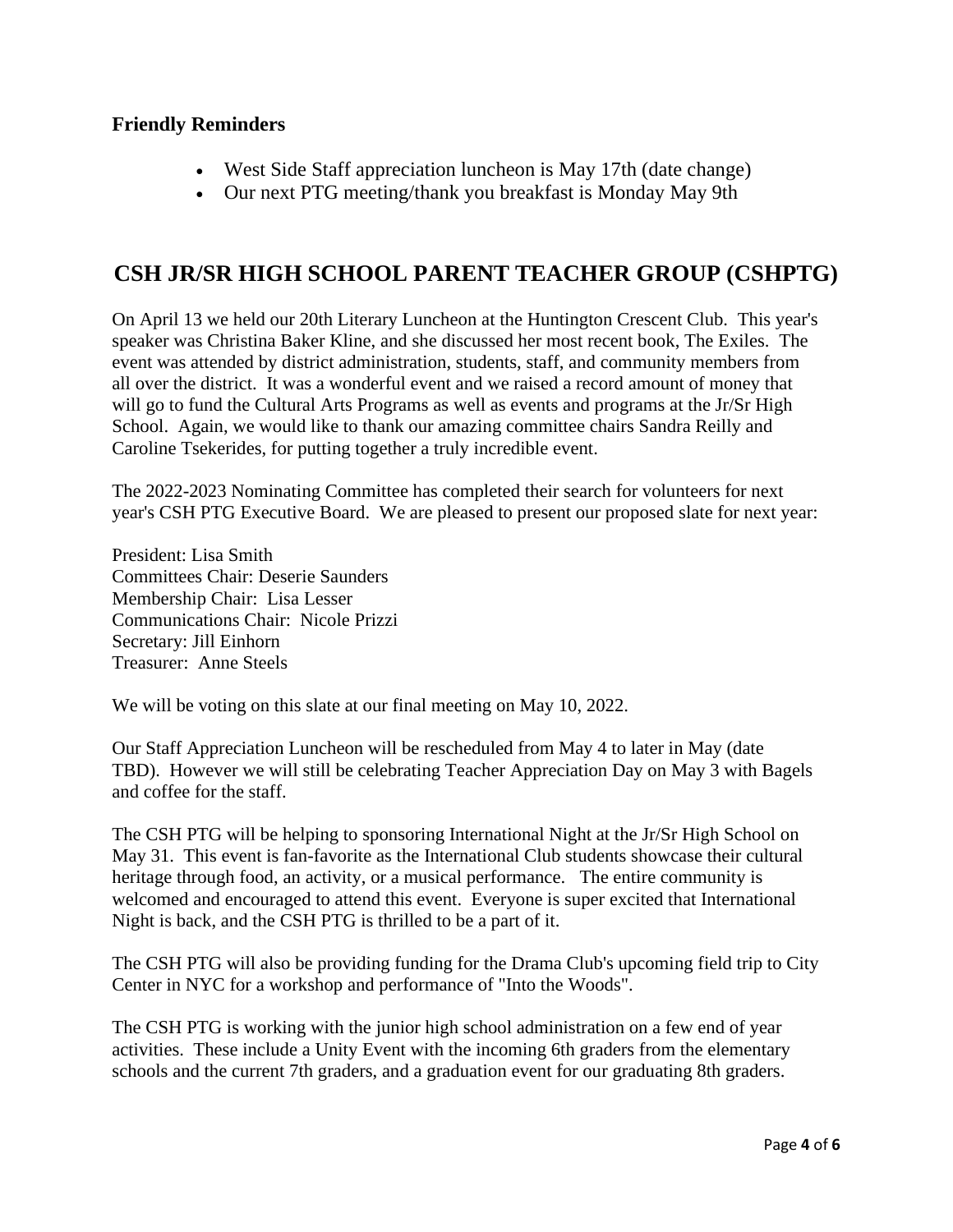Our final CSH PTG meeting will be on Tuesday, May 10, 2022. We hope everyone can join us!

## **CULTURAL ARTS COMMITEE (CAC)**

Lloyd Harbor School:

- 3rd graders experienced Dave Ruch's World Communities program virtually on 4/8
- 2nd graders enjoyed an Earth Day show by Mark Rust on 4/26
- 2nd graders will hear the Mexican Legends and Songs by Felix Pitre on 5/5
- All grades will participate in HollyRocks on 5/11
- 2nd and 5th graders will Dare to Draw on  $5/12$
- 4th graders will experience Dave Ruch's Westward Expansion program virtually on 5/24
- All grades will view Tales From a Bicycle Seat on  $5/25$

West Side School:

- 2nd graders enjoyed a live strreamed Earth Day Program "Dissect a Happy Meal" on 4/8
- 3rd graders experienced an in person Earth Day program by Mark Rust on 4/11
- All grades will compete in HollyRocks on 4/28
- 5th and 6th graders will Dare to Draw on 5/5

Jr./Sr. High School:

- 7th & 8th graders viewed Richard Hight's "Art of Inspiration" on 4/1
- 8th graders will experience Theater Works "Within the Silence" this month
- •CAC is working on a large art project with muralist Joe Pimental

### **FAMILIES OF THE COMMUNITY UNITED WITH SCHOOLS (FOCUS)**

FOCUS has restarted our parent led workshops/classes/activities. Be on the lookout for our small group parent to parent programming.

Like the other parent groups we are looking ahead to next year and anyone interested in joining the FOCUS board should contact Diana Gileno a [dvgileno@optonline.net](mailto:dvgileno@optonline.net) or your building's rep which is listed on the district calendar.